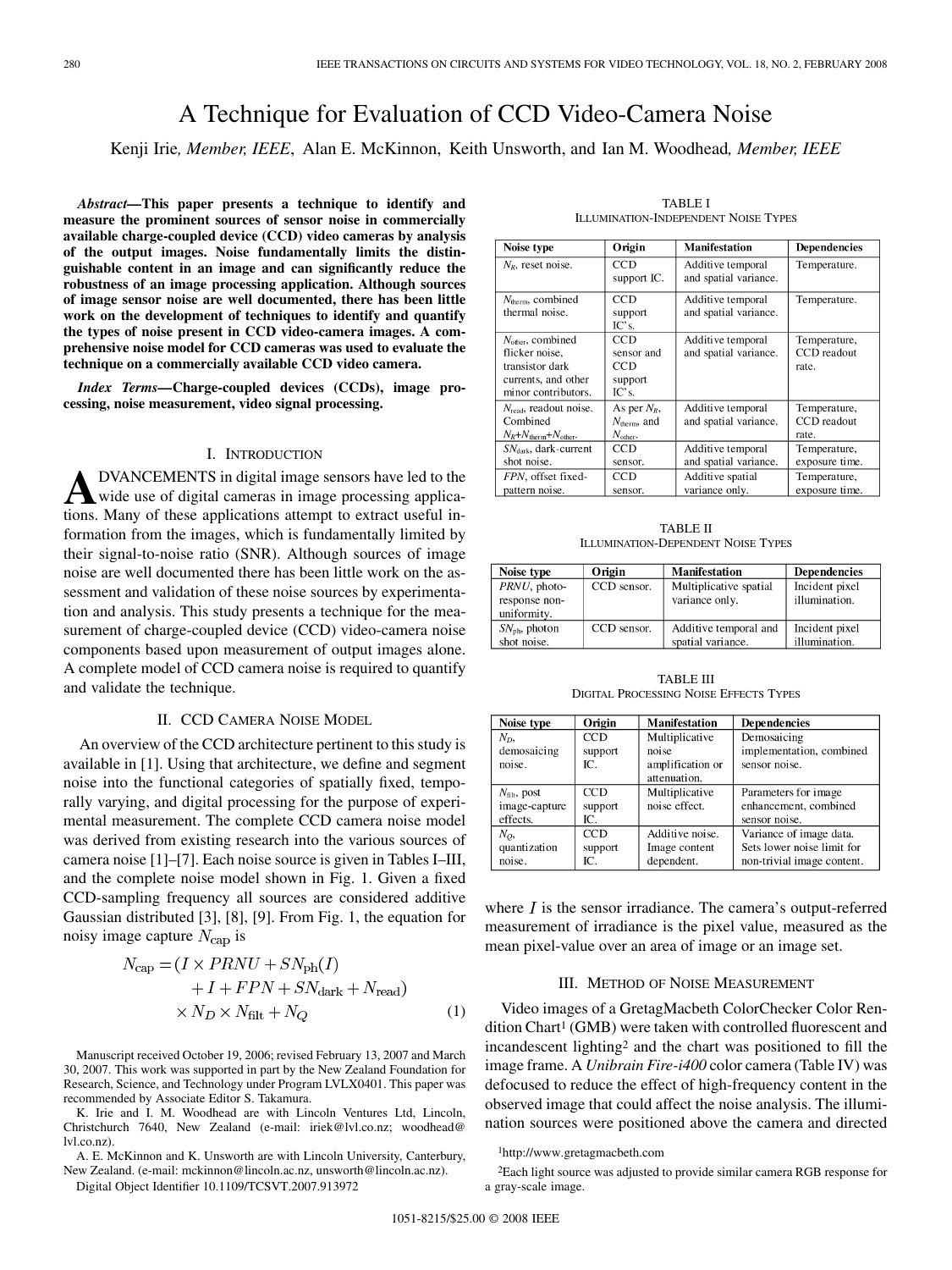

Fig. 1. Derived noise model for image capture in a standard CCD digital video camera.

TABLE IV UNIBRAIN FIRE I400 CAMERA DETAILS

| Parameter         | Value                                         |  |
|-------------------|-----------------------------------------------|--|
| Sensor type       | Sony Wfine ICX098BO $\frac{1}{4}$ " color CCD |  |
|                   | (Bayer colour filter)                         |  |
| Native resolution | 640 x 480                                     |  |
| Video mode        | 24-bit RGB (8-bits per color channel)         |  |
| Interface         | IEEE-1394a (Firewire)                         |  |

towards the chart such that the image was free from direct specular reflection. Simulated images were generated for the analysis of quantization and demosaicing effects.

An area of 50 pixels by 50 pixels was extracted from the centre of the image of each GMB gray-scale panel for analysis, and the camera was calibrated prior to measurement to remove any stuck or "hot" pixels. Experiments were performed at an ambient temperature of approximately  $22 °C$ , where the CCD temperature was approximately 29  $\mathrm{^{\circ}C}$ .

Methods for analysis of temporal noise, spatial noise, and total noise were formulated for each row and column of image data. The standard deviation  $(\sigma)$  was chosen as the measure of image noise as it can be easily related to the magnitude of pixel variations. The mean value of each panel,  $\mu_p$ , taken as the mean of the extracted  $50 \times 50$  panel, was used as a measure of I. For this study 100 images were used to achieve a 95% confidence interval for the resulting image analysis ( $\sigma$  < 5) [9]. The following describes the method used to calculate each noise value: 1) Temporal noise,  $\mu(\sigma_t)$ .

- a)  $\sigma$  of temporal data,  $\sigma_t$ , for each pixel was calculated over the set of 100 images.
- b)  $\sigma_t$  for all pixels were then averaged, giving a value  $\mu(\sigma_t)$  for the mean temporal variation for the panel.
- 2) Spatial (fixed-pattern) noise,  $\sigma(\mu_t)$ .
	- a) The mean of the temporal data,  $\mu_t$ , for each pixel was calculated over the set of 100 images.
	- b) A second-order polynomial fit for each column of  $\mu_t$ was calculated and subtracted from the data to remove optical effects such as vignetting and  $1/R^2$  illumination fall-off expected from the use of a discrete illumination source.
	- c) The residuals after subtraction of the polynomial-fitted data were concatenated and  $\sigma$  calculated to determine a value of  $\sigma(\mu_t)$  for the mean spatial variation for the panel.
- 3) Total image noise,  $\mu(\sigma_r)$ ,  $\mu(\sigma_c)$ .
	- a) A second-order polynomial fit was calculated for each data row and column of an image of a GMB panel, and



Fig. 2. Spatial and temporal quantization error curves for noisy, simulated images without a lighting source.

the fitted line was subtracted from the data to remove optical effects.

- b) The residuals after subtraction of each fitted line were concatenated and  $\sigma$  of the concatenated data calculated to give row and column noise values  $\sigma_r$  and  $\sigma_c$ , respectively.
- c)  $\sigma_r$  and  $\sigma_c$  for the panel were averaged over 100 test images to derive the final noise figures  $\mu(\sigma_r)$  and  $\mu(\sigma_c)$  for the panel for each image set.

In this work the camera's post-capture filters such as gamma, gain, white balance and contrast were disabled or set to neutral, and images were transferred in the RGB format, rendering  $N_{\text{filt}}$ as an identity function.

## IV. RESULTS FROM SIMULATED IMAGES

## *A. Quantization Noise*

It is common for images to be quantized for export from the camera (typically between 8–16 bits per channel). We have deduced that where the quantization step is very small compared to variations within the signal, the quantization process adds noise to the signal according to [10]

$$
\hat{\sigma}_{\text{quantization}}^2 = \frac{q^2}{12} \tag{2}
$$

where q is the quantizing step. For  $q = 1$ 

$$
\hat{\sigma}_{\text{quantization}} = 0.29\tag{3}
$$

so that any data with significant variation will exhibit quantization noise up to  $\sigma = 0.29$ . However, many test images did not contain significant variations yet the effects of quantization need to be analyzed for such images. Hence, experiments were conducted to measure the effect of quantization using simulated images both with and without significant variations, using modeled point-source illumination to generate lighting variations in the form of lighting gradients.

Fig. 2 shows the results of quantization error from analysis of panel 19 using simulated GMB images with increasing additive Gaussian noise in dark conditions, using the methods for measuring spatial and temporal image noise described in Section III. As there is no significant variation in the image data (e.g., no lighting gradient, or visible scene data) there is an initial dip in the error curves caused by the rounding of noise to zero. Both spatial and temporal curves peak at  $\sigma = 0.5$ , where for values  $\sigma > 0.5$  the temporal curve approaches zero and the spatial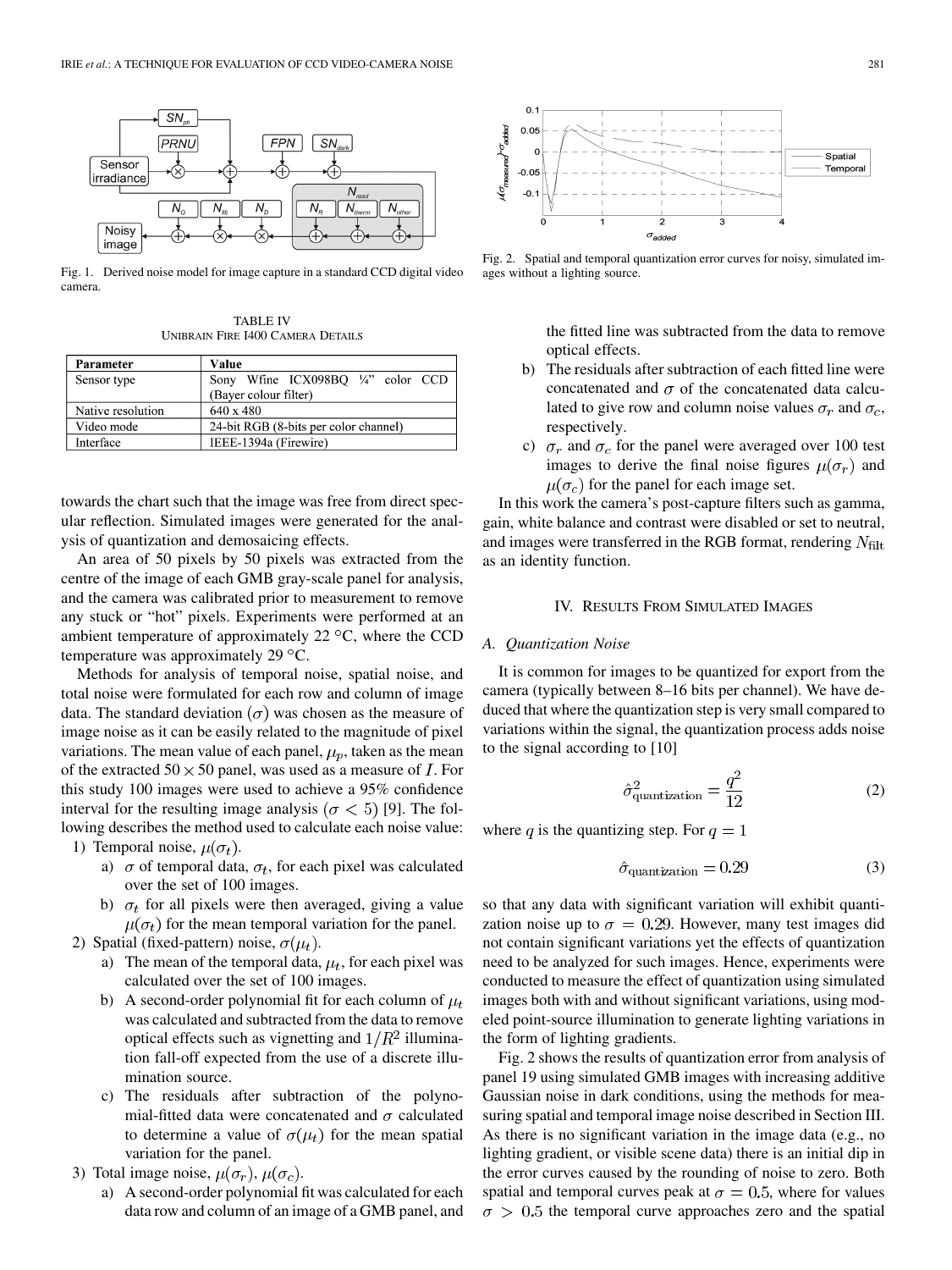

Fig. 3. Spatial and temporal quantization error curves for noisy, simulated images with point-source lighting.

curve continues a downward trend below zero due to the polynomial fitting to noise.

Fig. 3 shows the same analysis as for Fig. 2 but with the addition of simulated point-source lighting. This increases the dynamic range of the data by creating a gradient across the measured panel, reducing the significance of the quantization step for low additive noise values. This lighting gradient clearly affects spatial noise analysis as the nontrivial image data now exhibit a minimum noise level of  $\sigma = 0.29$ , as calculated in (3). Temporal noise measurement is also affected with continual over-estimation of the real noise level. Both curves exhibit similar responses to those in Fig. 2 for added noise values  $\sigma > 0.5$ .

For each experiment utilizing quantization noise,  $N_a$ , the appropriate quantization noise curve illustrated in Figs. 2 and 3 was used (temporal or spatial, lighting gradient or nonlighting gradient).

#### *B. Demosaicing*

The effect of demosaicing on image noise was analyzed and tested by measuring noise levels on simulated sets of GMB color chart images. However, there are many methods for demosaicing the Bayer array [11] and the method used in the i400 camera was unknown. A bilinear interpolation (BL) method was assumed, as images from the camera exhibit similar zipper-type artifacts along the vertical and horizontal edges in the simulated images generated using the BL method. The Bayer array measures the green image on a quincunx grid and the red and blue images on a rectangular grid. Half of the green pixels and three quarters of the red and blue pixels are interpolated. For the BL demosaicing method the interpolated green pixels are derived from four surrounding measured green pixels. Assuming that individual pixel noise values are independent

$$
\hat{\sigma}_{\text{interp},G} = \sqrt{\left(\frac{\sigma_G}{4}\right)^2 + \left(\frac{\sigma_G}{4}\right)^2 + \left(\frac{\sigma_G}{4}\right)^2 + \left(\frac{\sigma_G}{4}\right)^2}
$$
\n
$$
= \frac{\sigma_G}{2}.
$$
\n(4)

The effect of BL demosaicing on the green channel noise is given by analysis of the entire green channel (50% interpolated), giving the total green-channel demosaiced noise attenuation

$$
\hat{\sigma}_{\text{demosiac},G} = \frac{1}{2} \left( \sigma_G + \frac{\sigma_G}{2} \right) = 0.75 \sigma_G. \tag{5}
$$

In each BL demosaiced image one quarter of red and blue pixels are interpolated from four surrounding measured pixels, and

TABLE V MEASURED ATTENUATION OF BAYER-ARRAY BILINEAR INTERPOLATION

| <b>Measured</b> noise       | <b>Spatial</b>                      | <b>Temporal</b>                     |
|-----------------------------|-------------------------------------|-------------------------------------|
| $d$ emosaic. $\overline{R}$ | $0.71\sigma_{R}$                    | $0.73\sigma_{R}$                    |
| demosaic.G                  | $0.77\sigma_c$                      | $0.75\sigma_{c}$                    |
| $d$ emosaic. $B$            | $0.71\sigma_{\scriptscriptstyle R}$ | $0.73\sigma_{\scriptscriptstyle R}$ |

half of the red and blue pixels are interpolated from two surrounding pixels, depending on their location within the Bayer matrix. For the entire red channel

$$
\hat{\sigma}_{\text{demosaic},R} = \frac{1}{4} \left( \sigma_R + \sqrt{2} \sigma_R + \frac{\sigma_R}{2} \right) = 0.73 \sigma_R. \tag{6}
$$

Similarly, for the entire blue channel:

$$
\hat{\sigma}_{\text{demosaic},B} = 0.73\sigma_B. \tag{7}
$$

To verify the above, a series of noisy simulated images was generated with added Gaussian noise levels from  $\sigma = 0$  to 5, a range empirically determined by observation of noise levels across several CCD cameras. The removal of quantization effects results in an approximately linear noise response, and measurement of the gradients of the demosaiced noise curves provides the BL demosaicing values for spatial and temporal noise analysis shown in Table V.

#### V. RESULTS FROM RECORDED IMAGES

## *A. Offset FPN*

*FPN* was measured by analyzing a set of images taken in dark conditions with no illumination  $(n.i.)$ . Equation  $(1)$  becomes

$$
N_{\text{n.i.}} = (FPN + SN_{\text{dark}} + N_{\text{read}}) \times N_D + N_Q. \tag{8}
$$

The temporal averaging of images effectively removes the terms  $SN_{\text{dark}}$  and  $N_{\text{read}}$  giving

$$
N_{n.i.,\text{avg}} = FPN \times N_D + N_Q. \tag{9}
$$

Subtracting  $N_Q$  from (9) and dividing by  $N_D$  leaves *FPN*. The measured *FPN* noise for the i400 camera was taken as being the mean measured value of  $(\sigma(\mu_t) - N_Q/N_D)$  for each channel

$$
FPNR = 0.300
$$
  
\n
$$
FPNG = 0.123
$$
  
\n
$$
FPNB = 0.247.
$$
 (10)

#### *B. Dark Current Shot Noise and Readout Noise*

 $SN<sub>dark</sub>$  is generated within the photodetector and is dependent upon the leakage photocurrent. The value of dark-current shot noise voltage can be sampled at the end of photocurrent integration, where the mean square value of noise voltage is proportional to the integration (exposure) time [6].

Equation (8) gives the measurable noise component given no illumination. Taking the temporal variations over the set of images removes  $FPN$ , giving combined dark-shot and read noise

$$
N_{\text{n.i.,t}} = (SN_{\text{dark}} + N_{\text{read}}) \times N_D + N_Q \tag{11}
$$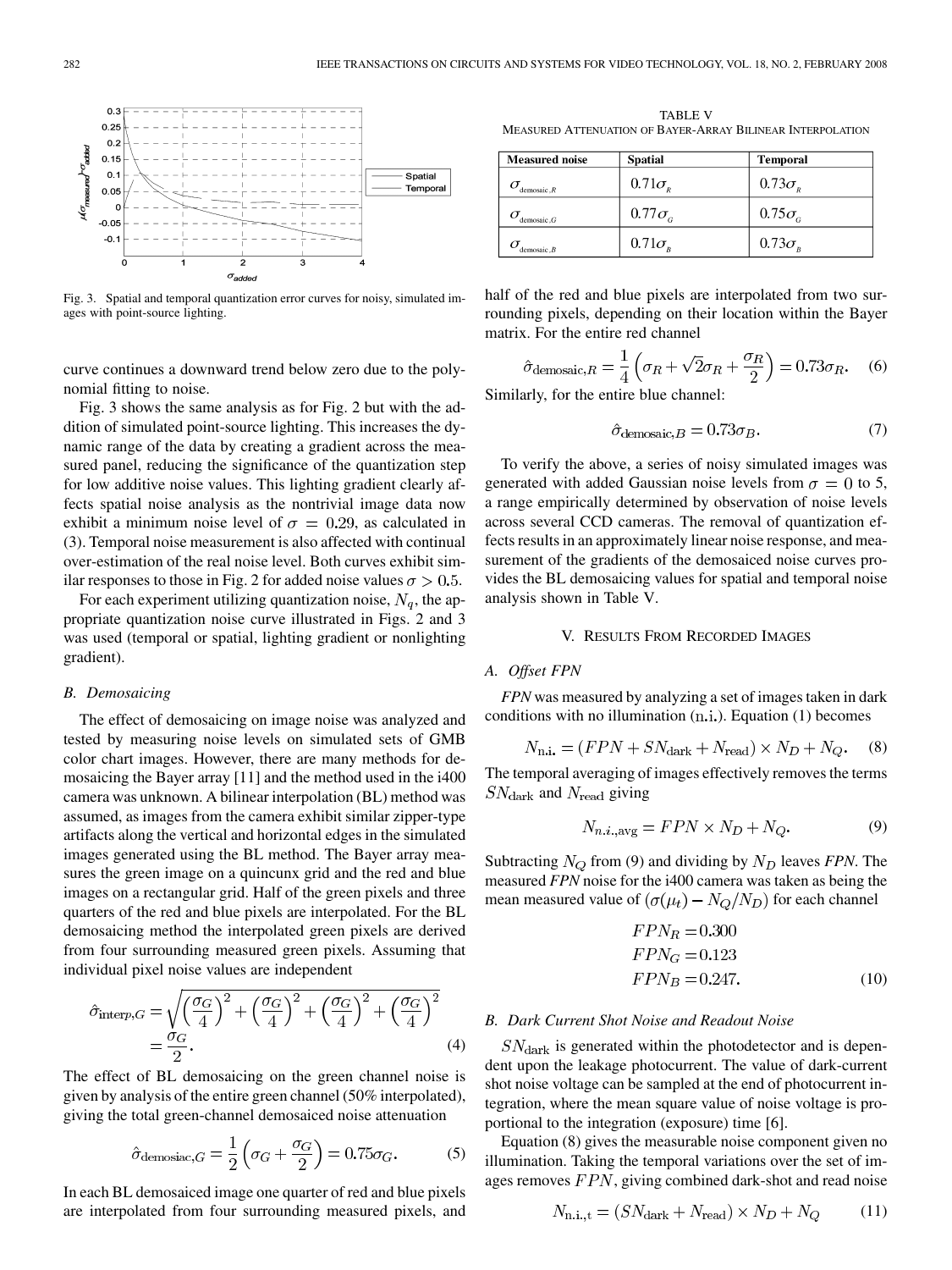

Fig. 4. Measured  $SN_{\text{ph}}$  for the i400 camera.

where  $N_{\text{n.i.,t}}$  is the temporal noise without illumination. Subtracting  $N_Q$  and dividing by  $N_D$  gives  $SN_{\text{dark}} + N_{\text{read}}$ . As  $SN_{\text{dark}}$  is a function of exposure, a value of  $N_{\text{read}}$  can be determined by extrapolation to zero of the temporal noise curve. Like  $FPN$ , the shape of the  $SN_{\text{dark}} + N_{\text{read}}$  noise curves was effectively flat showing no apparent trend of increasing noise with exposure, suggesting that  $SN<sub>dark</sub>$  is swamped by readout noise which effectively removes  $SN<sub>dark</sub>$  from the noise model for the i400 camera. The measured  $N_{\text{read}}$  was taken as the mean measured value of  $(\mu(\sigma_t) - N_Q/N_D)$  for each channel

$$
N_{\text{read},R} = 1.612
$$
  
\n
$$
N_{\text{read},G} = 0.613
$$
  
\n
$$
N_{\text{read},B} = 1.240.
$$
 (12)

#### *C. Photon Shot Noise*

For a given illumination, measurement of temporal values only in (1) removes  $I$  along with spatial noise terms  $FPN$  and **PRNU** giving

$$
N_t = (SN_{\text{ph}}(I) + SN_{\text{dark}} + N_{\text{read}}) \times N_D + N_Q. \tag{13}
$$

Photon shot noise,  $SN_{\text{ph}}$ , can be measured by subtracting  $N_Q$ , dividing by  $N_D$ , then subtracting the previously measured  $SN_{\text{dark}}$  (zero for the measured camera) and  $N_{\text{read}}$ . Fig. 4 shows photon shot-noise for images captured at maximum exposure (32.68 ms) with different illumination intensities for the i400 camera. A slight trend can be seen in each of the color channels that has noise  $\approx \mu_p^{0.5}$  as expected from the Poisson sampling theorem for sampling of discrete quanta. A square-root curve was fitted for each color giving the equation for measured  $SN_{\rm ph}$ 

$$
SN_{ph,R} = 0.212\sqrt{\mu_{p,R}} + 0.468
$$
  
\n
$$
SN_{ph,G} = 0.515\sqrt{\mu_{p,G}} + 0.009
$$
  
\n
$$
SN_{ph,B} = 0.215\sqrt{\mu_{p,B}} - 0.040
$$
 (14)

#### *D. PRNU*

Measurement of spatial variations removes  $I$  and any temporal terms from (1) giving the value for spatial noise without filtering (s,n.f.):

$$
N_{\rm s,n,f} = (I \times PRNU + FPN) \times N_D + N_Q. \tag{15}
$$



Fig. 5. Measured  $PRNU$  for the i400 camera.



Fig. 6. Measured i400 camera noise and the predicted noise curve from the calibrated noise model.

The amplitude of  $PRNU$  for a particular irradiance can be calculated by subtracting  $N_Q$  from (15), dividing by  $N_D$ , and subtracting  $FPN$ . Fig. 5 shows the measured  $PRNU$  for the i400 camera, which increases approximately linearly with pixel value.  $PRNU$  noise for the sensor is defined as the best-fit line for  $PRNU$  noise values

$$
PRNU_R = 0.0104\mu_{p,R} + 0.0746
$$
  
\n
$$
PRNU_G = 0.0063\mu_{p,G} + 0.1222
$$
  
\n
$$
PRNU_B = 0.0128\mu_{p,B} + 0.0235.
$$
 (16)

## *E. Row/Column Effects*

The row and column noise for the i400 were measured and showed very little row or column noise dependence.

# VI. CAMERA MODEL CALIBRATION

The derived camera noise model in (1) was calibrated from the measured data in Sections IV and V, where sensor irradiance becomes a function of measured pixel value. Fig. 6 shows measured total image noise, and noise curves generated from the calibrated noise model. The values of total image noise  $\mu(\sigma_r)$ and  $\mu(\sigma_c)$  are highly correlated, hence only the row analysis is shown. The overall noise results illustrate a reasonable fit between the measured and modeled data. Maximum values for  $\mu_p$ are restricted to 130 as this was the maximum value the i400 camera would output on the green channel when all digital effects were disabled or set to neutral.